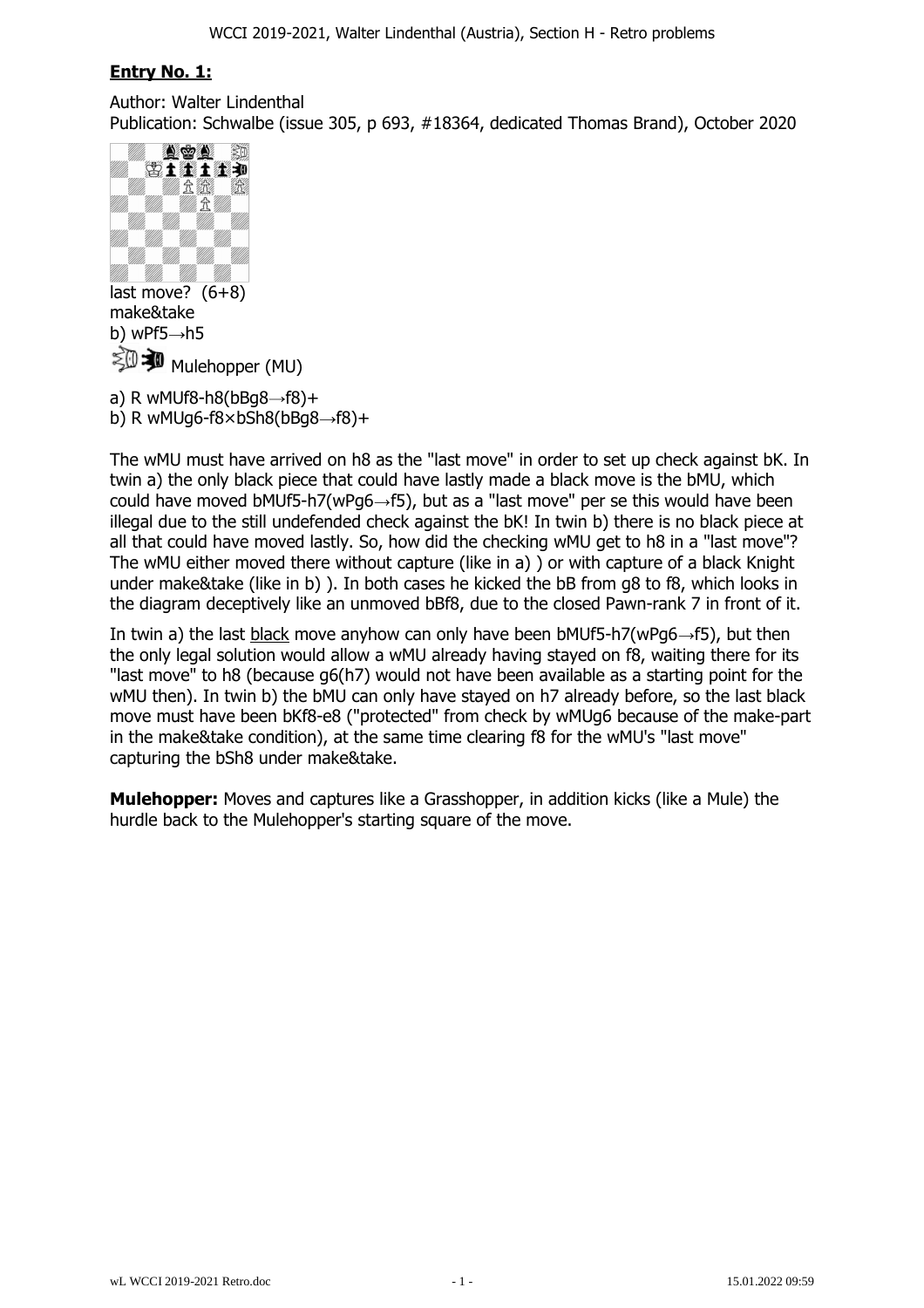## **Entry No. 2:**

Author: Walter Lindenthal Publication: Schwalbe (issue 308, p 89, #18556), April 2021



 $-2(w+b)$  & h#1  $(15+10)$ help retractor Oppohopper-Grasshopper (OG)

R 1.Pb3×Ra4 Rd4-a4 2.OGb6-e3 Pd7×Se6 & forward 1.Rg8-f8 Se6-g7#

First you have to find a black hurdle for the wOG to retract to b6, so that the latter finally can cover one of the black King's available flight squares on d8. Uncapturing the bRa4 which retracts to d4 will solve the problem, at the same time later a bRd4 cannot intervene in the forward play (such as an uncaptured bQd4 instead could do on g7; or even a possibly promoted bBd4 could do after its assumed but mistimed [see Pawn promotions!] uncapture R 1.Pb2×Bc3...)! The bPe6 has to uncapture (wSe6) in order to close the Pawn-rank 7 and as such taking another one of the black King's available flight squares (a non-closure of the Pawn-rank 7 would not result in a sound solution). The final forward move of the bRg8-f8 takes the black King's last available flight square and at the same time goes against the need to subsequently capture Sg7 in defence of its check to bK. As the uncaptured wSe6 (as the only available white stone for uncapturing by bPe6!) could not serve (by capturing bPc7) as a hurdle for the wOGb6 on c7 (because of same colour!), the wSe6's only sensible move is (non-capturing) to g7#.

In Retro play considering all legally possible (and at the same time purposeful) uncapturing options, the positions of the (especially white) Pawns in the diagram / pawnstructure, the number (and assumed location) of captured stones in black (and white), and especially legality in potential Pawn promotions (file switchovers, "local" availability of opponent's stones, etc) being contingent on some interdependent other factors as aforesaid, the necessary soundness of the unique legal solution requires the given magnitude of stones (15+10) on the board. The main influencing factors are:

White Stones: 7 wP in the diagram, 1 wP promoted before to wOG; 15 white stones in the diagram, 1 wS missing from definite capture bPd7×wSe6; **=16** --> no further legal uncapture of white stones in Retro play! --> no further file switchover by black Pawns can have occured (--> promotion squares?)!

Black Stones: 6 bP in the diagram, all 6 exactly being allocated; 2 bP yet undefined incident; 10 black stones in the diagram, at least 3 pieces(!) captured by wP on files e,f,h; --> leaves 3 stones unaccounted for (2 b Pawns/promotions?, 1 b piece/bRa4?); **= 16** --> bPg7 could not have left his file g! Was it captured by a white piece(!) or did it promote to what $(?)$  stone on q1 (=black field)?

--> Thus, only 2 black stones were available for "unknotting" the promotion issue of the white promotion to wOG on the left side files...

**Oppohopper-Grasshopper:** A Grasshopper who must not use a hurdle of his own color.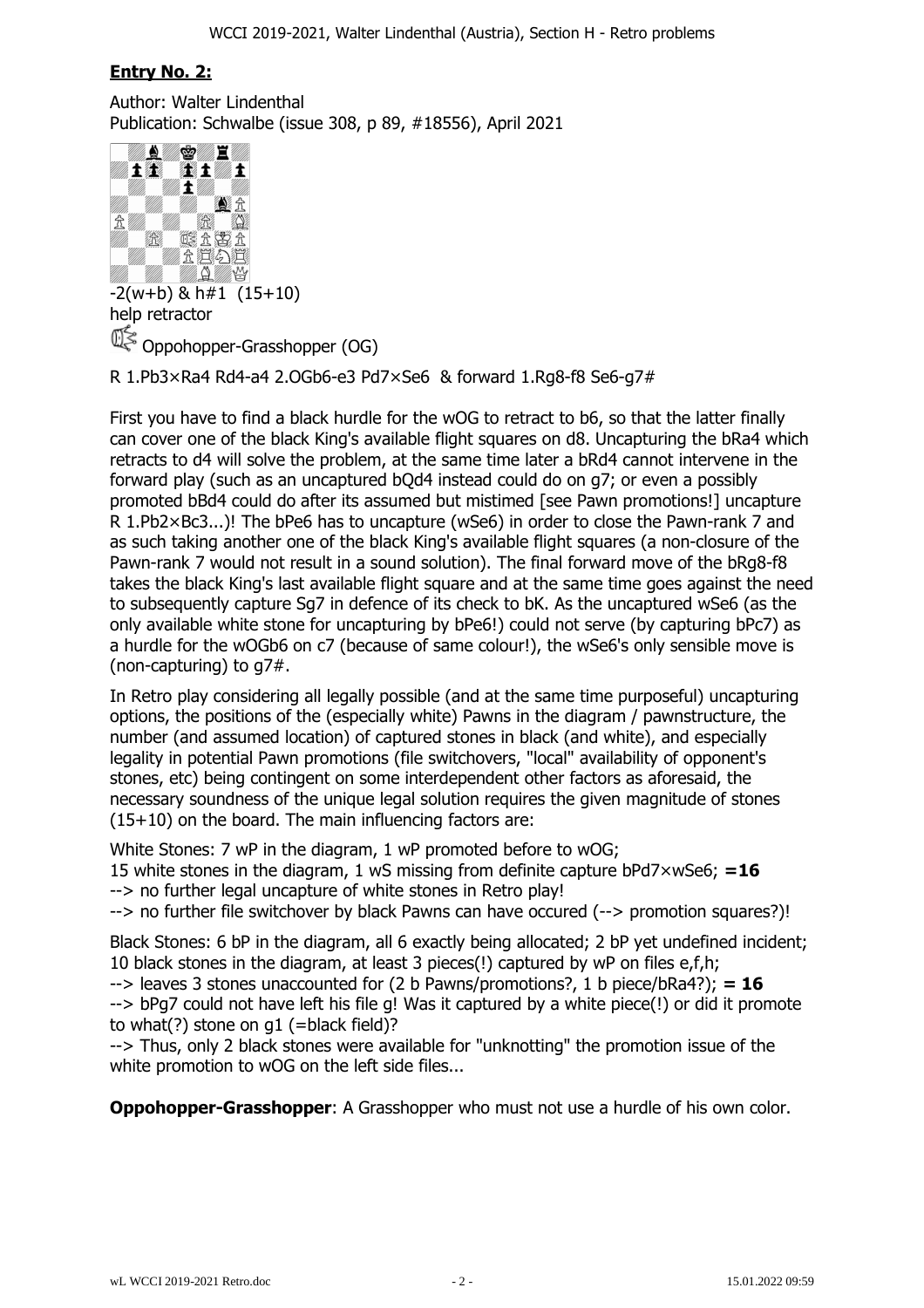## **Entry No. 3:**

Author: Walter Lindenthal Publication: Schwalbe (issue 310, p 210, #18684), August 2021



a) R wMUd7 $\times$ Sb7(Kc7 $\rightarrow$ d7) [+bSg8, -wMUb7/b8]

b) R wMUd7 $\times$ Sq7(Kf7 $\rightarrow$ d7) [+bSb8, -wMUq7/q8]

As the bK is under a double check threat, the "last move" can only have come from a white stone! The double check threat is only possible if either the move of the white stone opened both lines of attack at the same time (e.g. wSe6×bSc7, but in the diagram this would have led to a rebirth of wS on g1?!, conversly on b1?!), or the white move pushed the bK into the focus of both attack lines on d7. Here a non-capturing move is impossible, because that would have left the respective white stone on the board, but neither wRa7 nor wBf5 could have made such a move! Under Kamikazecirce both stones in a capture are reborn (type Circe and Paracirce, legal even though rebirth square is occupied!), a capturing fairy stone like the MU is reborn on its own colour promotion square of the file of capture. 7 bP are on the board, the 8th bP was used for promotion to bMU. So, no further black Pawn promotion could have taken place, nor could there have been a further black fairy stone. Consequently, in case a bS was actually reborn in the solution, his current appearance in the diagram proves the rebirth square must have been empty before the rebirth (there cannot be an additional promoted bS)!

What other rebirth cases could have taken place: The rebirth of a black fairy stone (actually impossible!) after a capture on file d would not leave any hints in the diagram (square d1 is occupied by wK!), no further rebirth of a black orthodox stone (other than both bS) can have taken place (empty rebirth squares on rank 8 else), and neither no rebirth of a white orthodox stone is possible (except a here inappropriate wQ, empty rebirth squares on rank 1 else).

Thus, the only solution requires a push of the bK to d7 by a white fairy-stone like MU, which captures on b7 (pushing the bKc7 $\rightarrow$ d7, like in twin a) ) or on g7 (pushing the bKf7 $\rightarrow$ d7, like in twin b) ), correspondingly capturing a bS on b7 (white square, rebirth of bS on empty q8, occupied rebirth square b8 for MU) or a bS on g7 (black square, rebirth of bS on empty b8, occupied rebirth square g8 for MU). Consequently the particular "second" bS in each twin solution stood already before on b8 (in twin a) ), respectively on g8 (in twin c) ) in this mirror-inverted setup. Both twins lead to the "disappearance" of the capturing stone MU in the diagram (due to a particularly occupied rebirth square), and the rebirth of the captured bS on their respective, empty rebirth squares. All kinds of capturing on different squares and with different stones being involved in the capture would not have led to the given diagram! In twin b) the bK could not have been placed before on c7 (like in twin a) ), because of the additional (triple) check threat by wPb6; and in twin a) the respective square g7 is even occupied by wPg7.

**Mulehopper:** Moves and captures like a Grasshopper, in addition kicks (like a Mule) the hurdle back to the Mulehopper's starting square of the move.

**Kamikazecirce**: as Circe, in addition the capturing unit is also reborn (type Paracirce).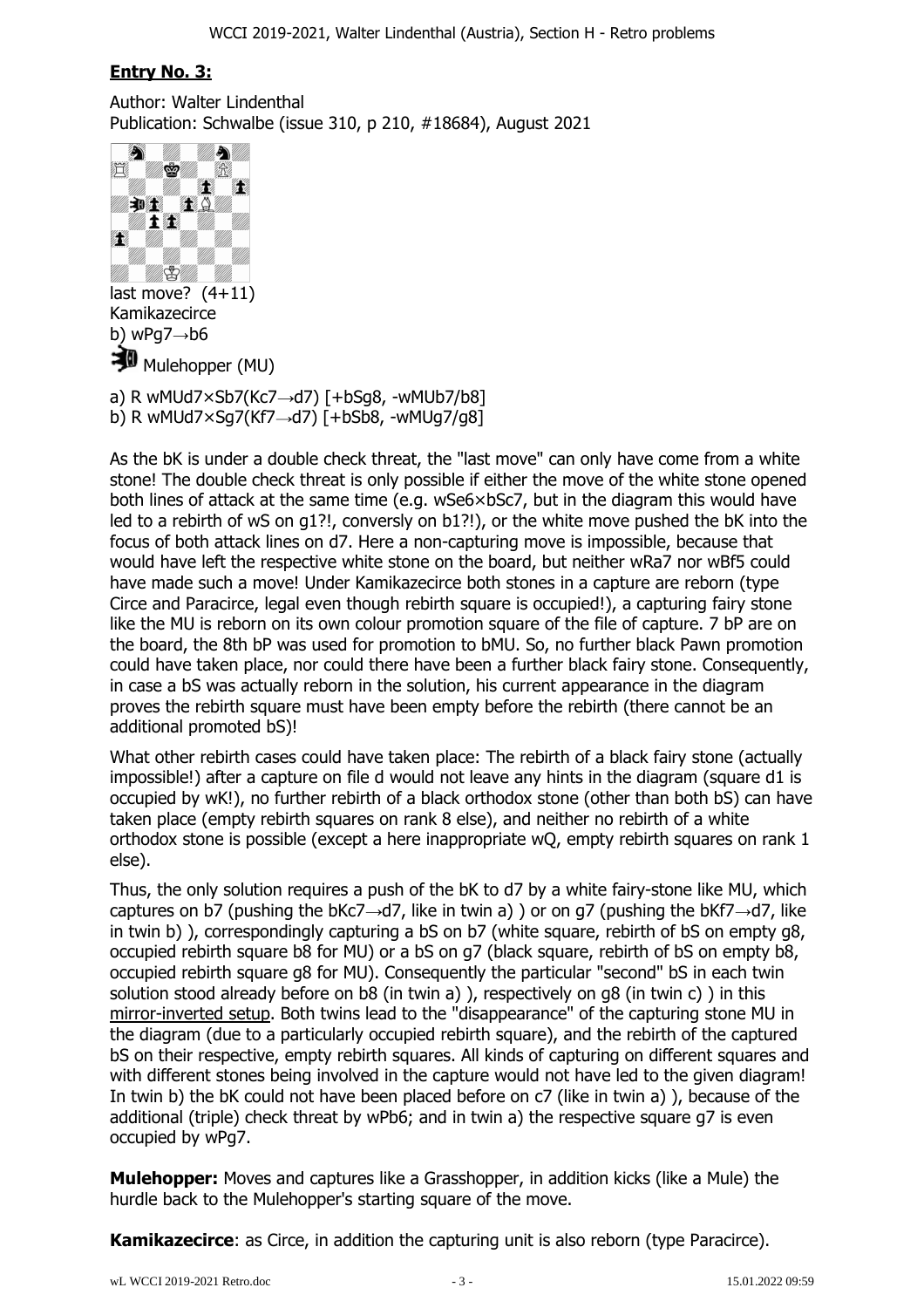## **Entry No. 4:**

Author: Walter Lindenthal Publication: feenschach (issue 244, p 64, #12444), February-April 2021



last move?  $(3+6)$ make&take Strict Circe, ParaSymmetrycirce b) wKd2 $\rightarrow$ q2

a) R wBc7-d8×Be7 [+bBf8, -wBe7/d2] b) R wSe7-d8×Bb7 [+bBc8, -wSb7/g2]

As the bK is under a double check threat, the "last move" can only have come from a white stone! The double check threat is only possible if either the move of the white stone opened both lines of attack at the same time (here orthodox conditions alone could not do this), or the white move was a capturing move under make&take condition that acted on both sides left and right of the bK. Strict Circe requires an empty rebirth square for the captured stone (else the capture is illegal), whereas ParaSymmetrycirce follows Paracirce rules for the capturing stone (does not require an empty rebirth square to be a legal capture). The latter rebirth uses a rebirth square mirrored symmetrically from the capture square. Thus, a rebirth of the capturing stone does not happen on his square of origin, but as a function of the capturing square. If the resulting rebirth square is occupied, the capturing stone disappears!

Only such white stones can be involved in the capture (left or right of the bK on rank 7) that do not threaten the bK under make&take(!) with check even before their "last move", only wBc7 (here c8/c6/(d6) not empty!) or wSe7 (here f8/f6 not empty!) fulfill this criterion. Contrariwise, illegal would be wBe7/f7 or wSb7/c7, or any wR or wQ. The introductory make-part of a capture move under make&take must be non-capturing to an empty(!) square as a starting square for the take-part of the move. Also any wP disqualifies due to the specific rules of make&take for wP on rank 8 (see Laue in f-235).

As proved by the empty rebirth squares on rank 8 only a bB can have been captured under make&take and been reborn under Strict Circe rules. The capture must have taken place on e7 (for twin a) ) or on b7 (for twin b) ), as only these capture squares result in the mirrored but occupied (by wK) rebirth squares, else the capturing stone would still have to be seen in the diagram! Any other captured stone or capture square resulting in a rebirth square that is empty is disapproved by the given diagram, like e.g. wBc7-e8/e6×Sf7, or wBb7-d8×Se7, or even an exchange of both solutions...

Taking all of that into consideration, and the fact that the capturing stone evidently "disappeared" from the board, the summary logic for the twin solutions is: a) wKd2  $\rightarrow$  capture square e7 (black square)  $\rightarrow$  wB×bB  $\rightarrow$  +bB(free f8) / -wB (occupied d2)

 (the make-part here must have moved exactly to d8, because d6 is occupied) b) wKg2  $\rightarrow$  capture square b7 (white square)  $\rightarrow$  wS×bB  $\rightarrow$  +bB(free c8) / -wS (occupied g2) Consequently the particular "second" bB in each twin solution stood already before on c8 (in twin a) ), respectively on f8 (in twin c) ) in this mirror-inverted setup.

**Strict Circe (= Strong Circe)**: as Circe, but the captured unit "must" be reborn (requires a free rebirth square), otherwise the capture is illegal.

**ParaSymmetrycirce:** as ParaCirce, but the capturing unit is reborn symmetrically with respect to the centre of the board. As with ParaCirce generally the capture is legal even if the rebirth square is already occupied, thus it's Rex Exclusive (Kings must not capture)!